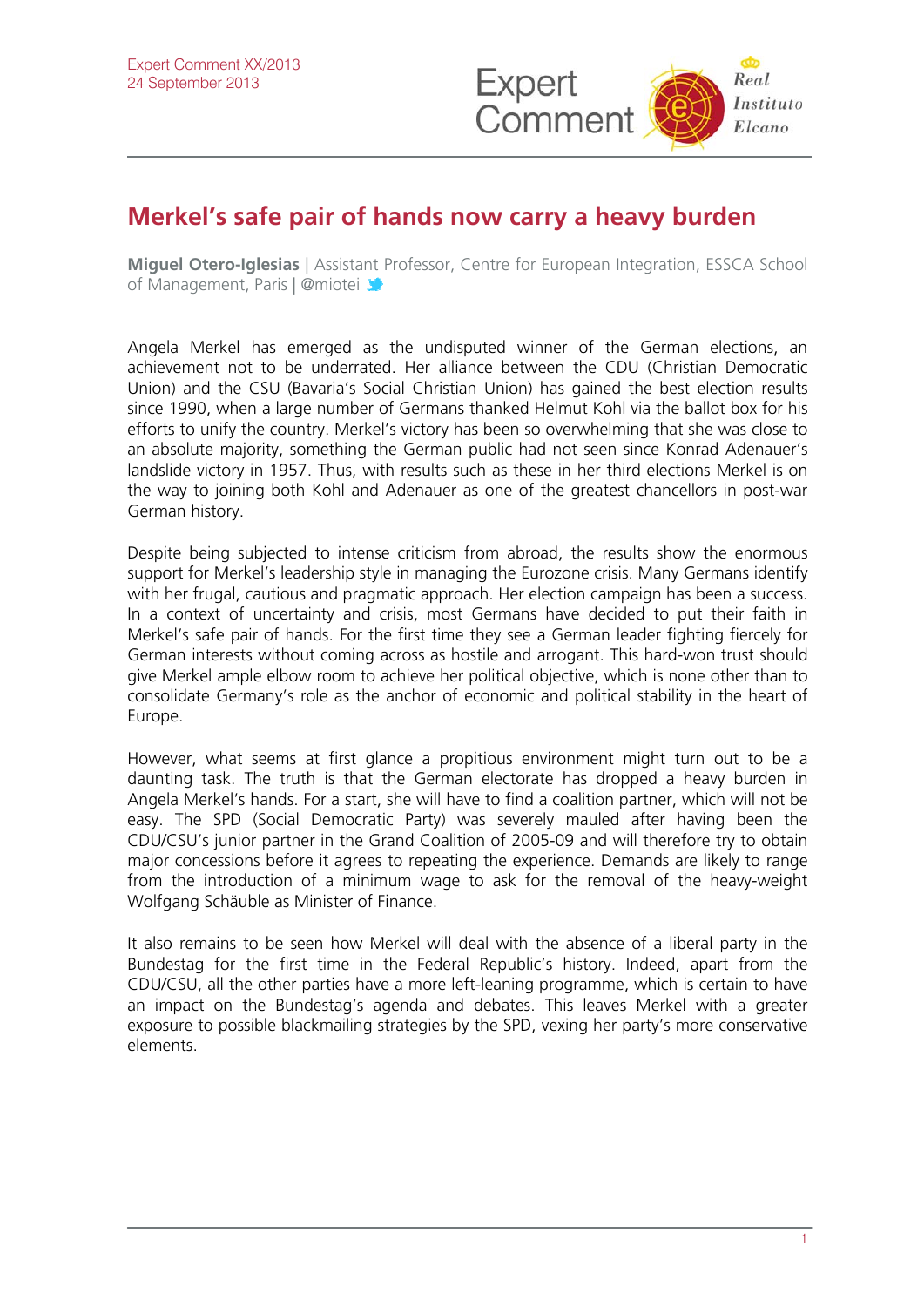



To avoid this, she could go it alone with a minority government, relying on ad hoc coalitions. However, it is unlikely for two reasons: (1) it goes against the German tradition of creating stable coalitions; and (2) there is still the possibility of the SPD, Greens and *Die Linke* ganging-up against her at certain moments. The SPD and the Greens have both clearly said that they will not become partners with *Die Linke*, but this does not mean that they cannot join forces on particular policies. The chance at some point to finally erode Merkel's power might just be too tempting.

Furthermore, even if Merkel were to find ad hoc support from the Greens, it would be insufficient because the SPD has a majority in the upper house, the Bundesrat. For the same reason, it is highly unlikely for Merkel to opt for a permanent coalition with the Greens. In other words, her only option is a Grand Coalition with the SPD, for which she will have to pay a heavy price.

She will also have to confront other obstacles that will come her way. She is now at the zenith of her popularity, but is unlikely to maintain such levels of support throughout her third mandate. As with other long-lasting leaders –Kohl and Thatcher, for instance–, at some point the Germans will want to see a new hand at the helm. There are also doubts about whether the German economy can continue riding on the growth generated by the emerging markets. The latter's growth levels, especially China's, might decline and thereby harm the German export industry.

And then, of course, there is the complex and endless task of solving the Eurozone crisis. Considering that Greece, Ireland and Portugal are not yet out of the woods, over the next four years it is very likely for the German taxpayer to see the first bills coming his way, in the guise of public sector involvement in debt restructuring. This is sure to be picked up by the Euro-sceptic AFD (Alternative für Deutschland), which has not made it into the Bundestag but which is crammed with Economics professors who will be keen to explain these technical operations to the German public in simple terms.

In conclusion, Merkel is likely to have some difficult years ahead and she will have a heavy burden to carry. But, nevertheless, it would be a mistake to underestimate her capacity to overcome obstacles. Even her fiercest critics now recognise her political cunning. She could be prepared to pay a high price to have the SPD as a junior partner and then slowly, as she